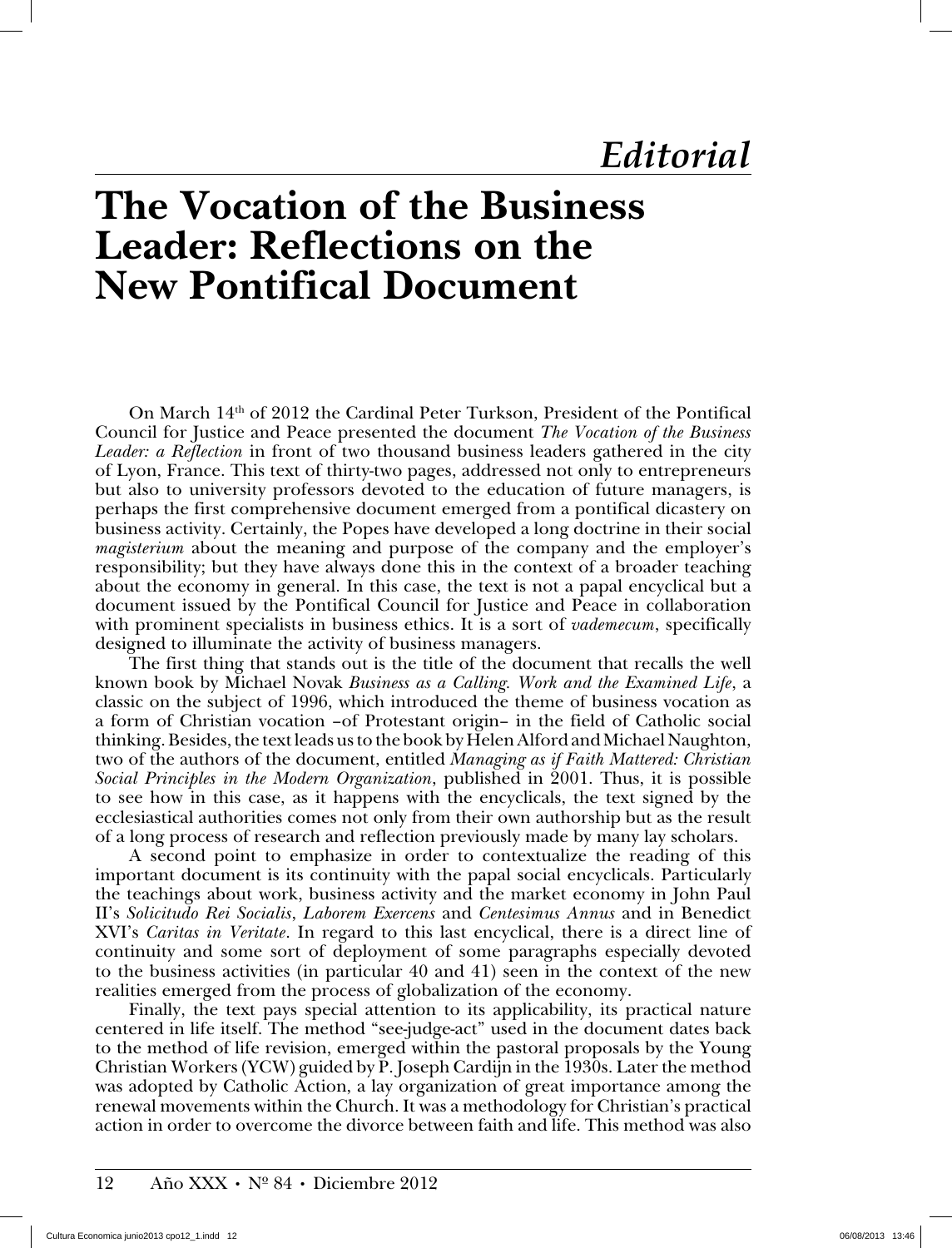adopted in the Second Vatican Council and especially at the conferences of Medellín, Puebla and Aparecida of the Latin American Episcopate. Thus, the document aims to become a part of that tradition which is not pure speculation or reflection on principles but a guide for concrete action set in the here and now.

The aim of this special issue of *Cultura Económica* is to provide our readers the thoughts on the pontifical document –in Spanish and English versions– written by different international specialists which have a distinguished career in business ethics and corporate social responsibility. First, we present the article by Professor Miguel Alfonso Martínez Echevarría of the University of Navarra and member of the Academic Board of our journal, that contextualizes the current situation of the firm discussed in the document in the framework of the history of economic and business practice. Secondly, we present the article by Michael Naughton, director of the John A. Ryan Institute for Catholic Social Thought at the University of Saint Thomas (Minnesota) and coordinator of the drafting of *The Vocation of the Business Leader: a Reflection*, in which the general features of the document's novelties are presented, in particular its practical nature and its focus on changing attitudes toward life and not just principles.

Carlos Hoevel, director of this journal, sees the document as an expanded analysis of ethics and corporate social responsibility after the reductionism suffered by both concepts over the last decades. In this thread of thought, Simona Beretta, a Professor specialized in financial ethics at the Catholic University of Sacro Cuore in Milan, argues that the document provides a reading that seeks to overcome the attempts to reduce business activity to some sort of codified recipe, and to open it to the dynamic and relational dimension of the person. In the fifth place we present the text of the businessman Jose Maria Simone, elected President of UNIAPAC Latin America (International Christian Union of Business Executives) in which the author analyzes the document as a continuation of the principles enunciated by Pope Leo XIII in the encyclical letter *Rerum Novarum*.

Then, we present the article by Robert G. Kennedy, a Professor at the Department of Catholic Studies of the University of St. Thomas (Minnesota), and one of the authors of the document, which focuses on the concept of vocation, the starting point of the pontifical document's reflection to analize how it turns into specific responsibilities. Seventh, the Professor Maria Marta Preziosa, ethics and CSR specialist at the Catholic University of Argentina, stresses the importance of the concept of subsidiarity in the document by the Pontifical Council for Justice and Peace. In her opinion, `subsidiarity´ implies a concept of organizational structure, compatible with the vocation of the business leader's practice. In the eighth place, we present the article by Professor Daniel Finn of St. John's University of the United States who, while stressing the value and contributions of the paper, notes and describes its weak points, especially those related to the most traditional problems of the world of work –such as the struggle for workers' rights embodied in trade union associations. In his opinion, the document should present these matters to be more properly inserted in the context of the Catholic social thinking tradition. Finally, Professor Antonio Argandoña from IESE Spain, provides an anthropological, ethical and specifically Christian framework as the text's hermeneutical key.

In this special issue we include as well a summary of the debate that took place on October 24th, 2012 on "Business Leadership's failure", in the context of the Seminar "The faces of the global crisis", held by the Center for Studies in Economy and Culture of UCA, whose speakers were Professors Silvia Bertani and Alfredo Confalonieri. This issue of *Cultura Económica* includes as well the foreword, the executive summary and the appendix of the document by the Pontifical Council for